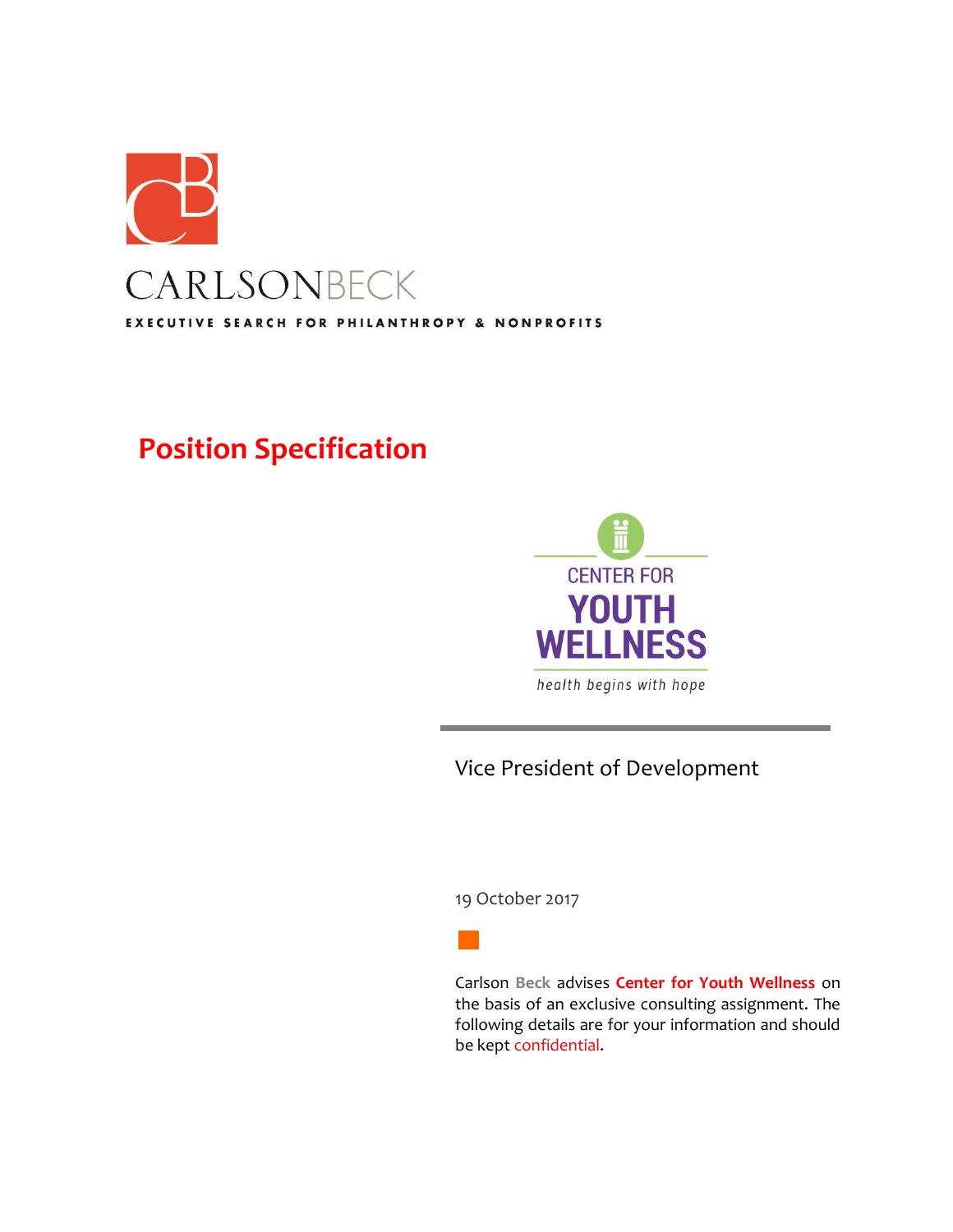# **POSITION SPECIFICATION**

# **CENTER FOR YOUTH WELLNESS**

**THE POSITION: VICE PRESIDENT OF DEVELOPMENT**

**REPORTS TO: EXECUTIVE DIRECTOR**

**LOCATION: SAN FRANCISCO, CALIFORNIA**

#### **THE ORGANIZATION**

#### *CYW's Mission*

To improve the health of children and adolescents exposed to Adverse Childhood Experiences.

#### *Overview*

The Center for Youth Wellness ("CYW") was founded by pediatrician Dr. Nadine Burke Harris in 2012 to build a healthier future for children exposed to Adverse Childhood Experiences ("ACEs"). CYW is working to change the way pediatric clinicians – and society in general -- respond to and treat ACEs and toxic stress in children. *CYW's vision is for every pediatrician to screen children for ACEs exposure by 2028*.

According to the National Survey of Children's Health, 34.8 million children across the United States are impacted by Adverse Childhood Experiences. ACEs are exposures in childhood such as abuse, neglect, parental incarceration, divorce and domestic violence that have been shown to affect just about every domain in which a child functions. Research has documented a dose-response effect between ACEs and behavioral problems, learning impairment, incarceration, drug addiction and long-term health issues, including heart disease, diabetes, cancer, stroke, Alzheimer's and suicide. Over the past two decades emerging science has identified the mechanisms through which early adversity changes the developing brain, immune systems, hormonal systems and DNA regulation of children resulting in a condition now known as toxic stress.

We know, thanks to increased scientific research and real-world practice at clinics such as Center for Youth Wellness ("CYW") and its partner Bayview Child Health Center ("BCHC"), early detection and interventions can prevent or mitigate the effects of toxic stress. *The importance of early detection cannot be under-emphasized*, because, although the science of toxic stress is an emerging field, all of the research indicates that early detection affords the greatest opportunity to shape the developmental trajectory of neuro-endocrine-immune pathways and DNA regulatory mechanisms.

Thanks to advances in science and clinical practice, we know there is now hope to improve the health of children exposed to ACEs. Population-level improvements in health outcomes are possible with early detection and early intervention of ACES. However, routine screening is required to enable early detection. According to a 2013 periodic survey (PS85) from the American Academy of Pediatricians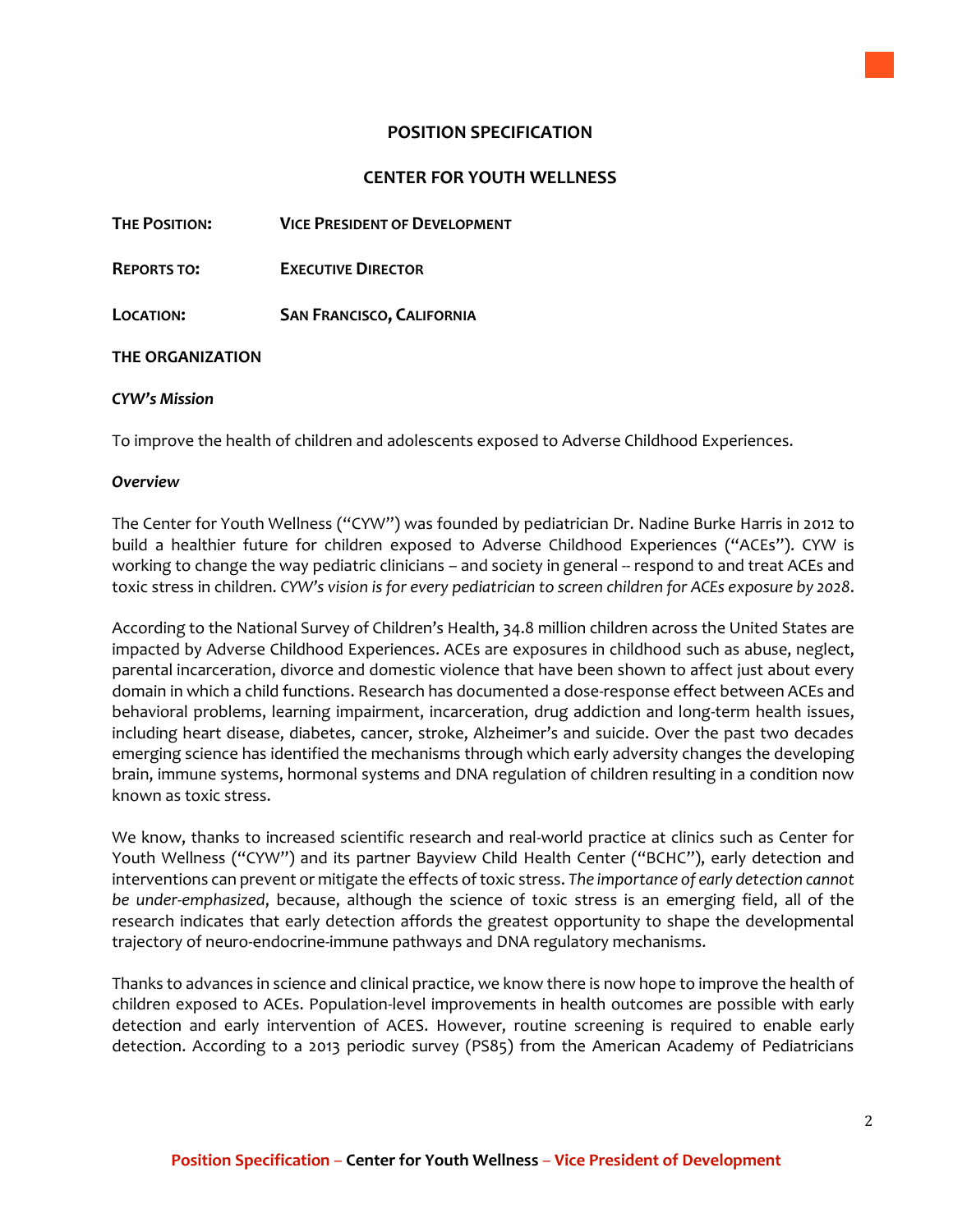("AAP"), only four percent of pediatricians regularly screen for ACEs<sup>1</sup>. CYW's goal is to reduce the population level burden of toxic stress by supporting pediatricians to include ACE screening as a regular part of the pediatric well exam and by raising national awareness of ACEs and toxic stress by educating parents, pediatricians and policy-makers on the health risks of toxic stress and the benefits of early detection and intervention.

# *Track Record*

 $\overline{a}$ 

CYW has spent its formative years becoming a pioneer with a reputation as a national leader in the field of ACEs and toxic stress -- understanding the science, developing tools, screening patients for ACEs, providing evidence-based child interventions, building and convening partnerships, and raising awareness.

Over the past five years, CYW has:

- Operated an innovative community-based clinical program in partnership with BCHC, in which *universal* screening for ACEs allows for early detection and intervention through an integrated medical model.
- Developed a clinical screening protocol that calculates cumulative exposure to ACEs in children age 0 to 19. This protocol is intended for use in pediatric settings to identify patients at increased risk for chronic health problems, learning difficulties, mental and behavioral health problems and developmental issues due to changes in brain architecture and developing organ systems brought on by exposure to extreme and prolonged stress. The protocol has been downloaded by over 2,000 clinicians in 28 countries.
- Conducted a systematic investigation of over 15,000 scholarly articles and a thorough scan of the pediatric and scientific field to identify current best measures, practices and interventions. The results of this work yielded two compendia, one on measures and one on interventions, as well as several scientific publications and research protocol.
- Created the [Bay Area Research Consortium on Toxic Stress and Health](https://chronicleofsocialchange.org/news-2/aces-research-study-hopes-find-missing-link-childhood-adversity) in partnership with UCSF Benioff Children's Hospital Oakland and UCSF to launch a first-of-its kind randomized controlled trial to validate its ACE screening tool, assess the association between ACEs and biomarkers as well as clinical outcomes, and assess the impact of intervention on clinical outcomes and biomarkers.
- **EXECT 1.1 The ACH** the #ChildrenCanThrive campaign, reaching over 3 million people thanks to Dr. Nadine Burke Harris' [TEDMED Talk,](https://www.ted.com/talks/nadine_burke_harris_how_childhood_trauma_affects_health_across_a_lifetime) social media and in-person speaking engagements across the nation.
- **Developed successful partnerships and collaborations, including the California Campaign to** [Counter Childhood Adversity \(4CA\)](http://www.4cakids.org/) in partnership with over 30 public and private organizations in multiple child-serving sectors across California to develop [a shared action plan](https://app.box.com/s/fd9gnls5rsswzo2biepbfiz8m23jy1uk) to advocate for policies that address childhood adversity.
- Hosted convenings in 2014 and 2016 on ACEs and toxic stress, bringing together statewide and national leaders to build relationships, advance practice and inspire action. The [2016 convening](http://www.aces-ca.org/) attracted more than double the attendance of the initial conference, selling out with a waitlist of >100, and included a pediatric symposium to share tools and best practices for screening and treatment in primary care.
- **Exampled the [National Pediatric Practice Community \(NPPC\)](http://nppcaces.org/nppc/) to engage 1,000 pediatric providers**

<sup>1</sup> Kerker, B. D., Storfer-Isser, A., Szilagyi, M., Stein, R. E., Garner, A. S., O'Connor, K. G., … & Horwitz, S. M. (2016). Do pediatricians ask about adverse childhood experiences in pediatric primary care?. Academic pediatrics, 16(2), 154-160.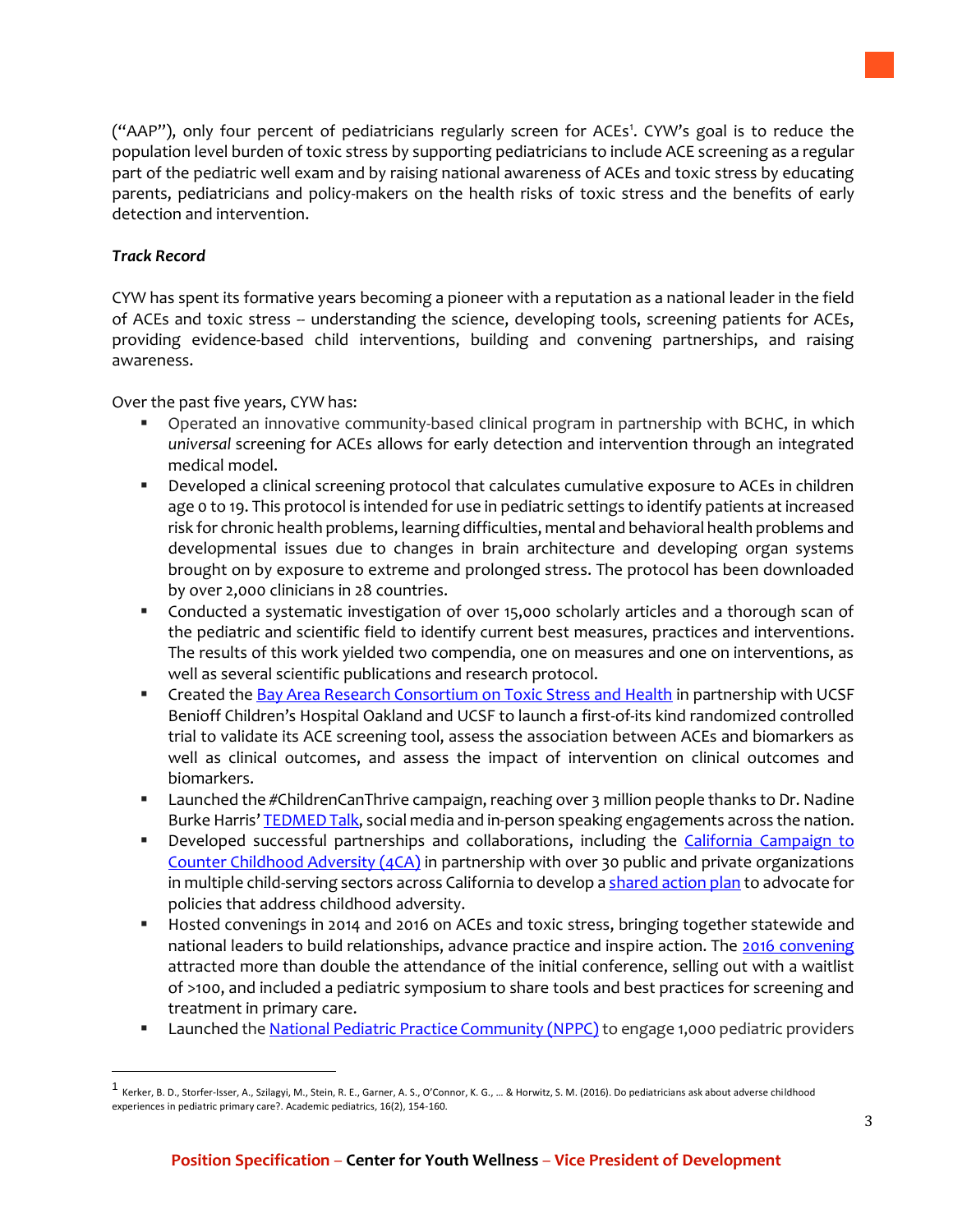in a learning network designed to advance screening for ACEs.

 Developed a plan for a National Public Education Campaign based on both qualitative and quantitative consumer insights research on the issue of ACEs and toxic stress evaluating current awareness of the topic, perceptions of the role of parents and caregivers and willingness of key audiences.

## *Approach*

Based on the research and clinical expertise developed over the past five years, CYW understands that early detection through screening is foundational for identifying risk for toxic stress and enabling intervention. In order to achieve universal screening, CYW recognizes that it must not only educate pediatric practitioners and support them with tools to ready their practices, it must also create demand for systemic and policy change by engaging and activating parents and caregivers to understand toxic stress as a health issue and demand access to early intervention.

Further, CYW knows from its own insights research with parents and its communications with pediatricians, there is an "understanding-action" gap in the field where ACEs and toxic stress knowledge is not being translated and made relevant and accessible to audiences who are making decisions and acting upon children's health on a daily basis. As part of raising national awareness, CYW is focusing on bridging the "understanding-action" gap for parents, caregivers and pediatric clinicians through three key strategies:

- 1. Translate ACEs and toxic stress knowledge into relevant, compelling and actionable messages for parents, caregivers and pediatric clinicians
- 2. Create learning and dissemination platforms to move parents, caregivers and pediatric clinicians from understanding to action
- 3. Evaluate all components for ongoing refinement and iteration

#### *Vision and Strategies*

Over the next five years, with an increase in capacity, CYW believes that it can accomplish the following:

- 1. **Triple the number of pediatricians** routinely screening for ACEs (Baseline: 2560 (4%); target in 5 years, 7500 pediatricians). With a conservative estimate of 300 children screened per pediatrician – this means 2.25M children screened annually.
- 2. **Reach 38.9 million adults annually** through an online ACEs and toxic stress National Public Education Campaign (estimated 155.8M total impressions per year, assuming 4x maximum exposure = 38.9M total unique impressions with projected investment and planned platforms).
- 3. **Estimated 5% engagement potential of parents (1.95M annually) to take action**, visiting CYW website, accessing education tools and information (based on industry standard rates).

The long-term potential of early detection and intervention is even larger. According to the 2010 Census data there are 74,181,467 children and adolescents in the United States ages 0-18. CYW's vision is that ACE screening becomes a routine part of pediatric primary care by 2028. CYW feels that the next five years will be a critical time for converting societal momentum into enduring practice.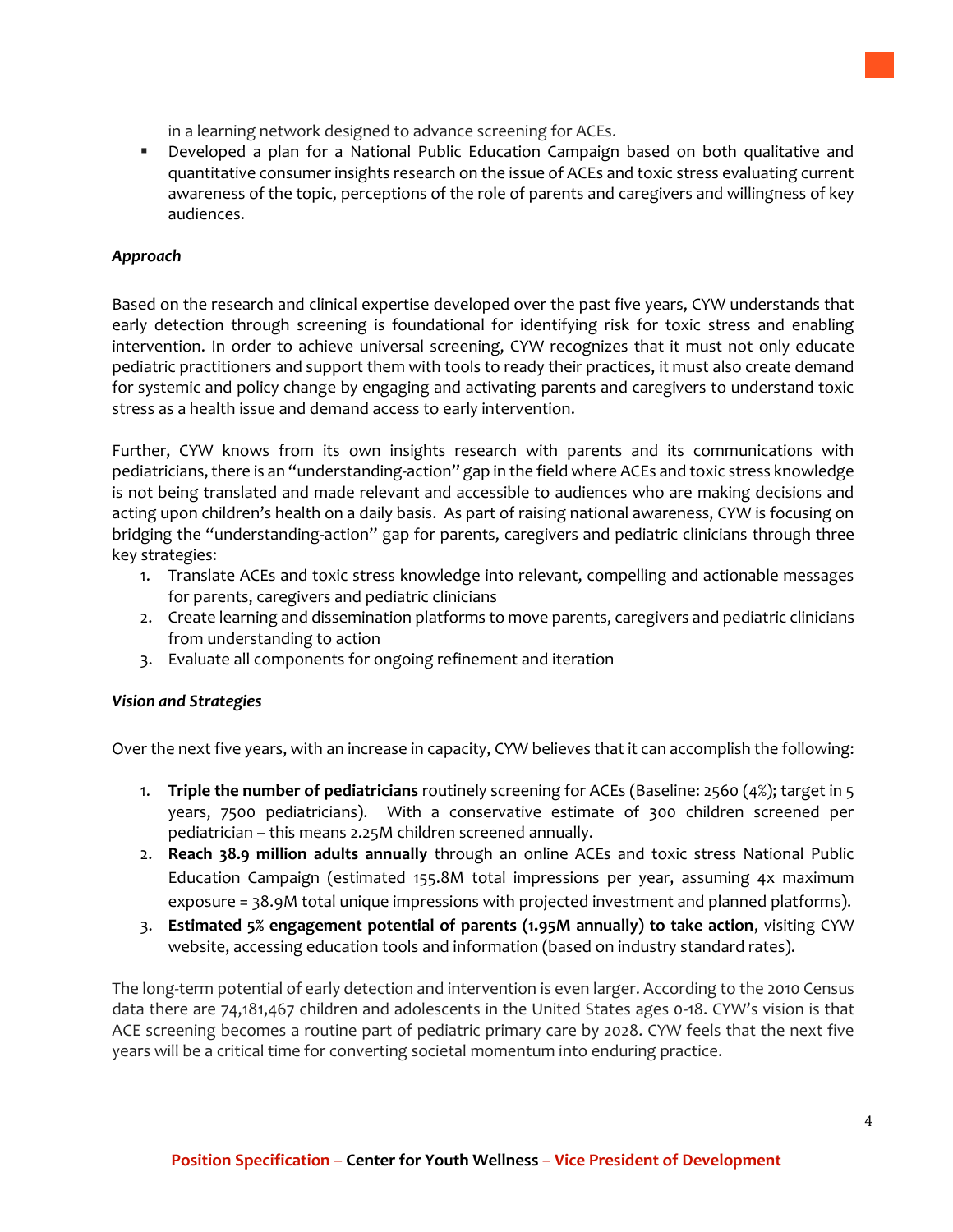#### **CYW's strategic framework for the next five years:**



# *Major Initiatives Include:*

# *National Public Education Campaign (NPEC)*

CYW's NPEC is a multi-phased awareness and education initiative spanning five years designed to build parents' awareness of the connection of ACEs to health, provide them tools to be strong buffers for their children, and to move them to be advocates for ACEs screening with pediatricians and, in the longterm, with policymakers.

- Given that 72% of adult internet users say they have searched online for information about a range of health issues, the core of the program will be a digital hub for education and action.
- Social media will be used as a highly efficient and effective dissemination channel as parents today use the medium not only to access useful information but also as a key parenting learning tool.
- CYW will develop tools designed to educate and empower parents and caregivers to turn knowledge about ACEs and their impacts on health into action.
- The NPEC will leverage the national platform provided by Dr. Burke Harris' book release in 2018 and the expected media attention and available forums.
- Built into the campaign will be ongoing public opinion surveys to gauge increased knowledge and changed behavior.

#### **Position Specification** – **Center for Youth Wellness** – **Vice President of Development**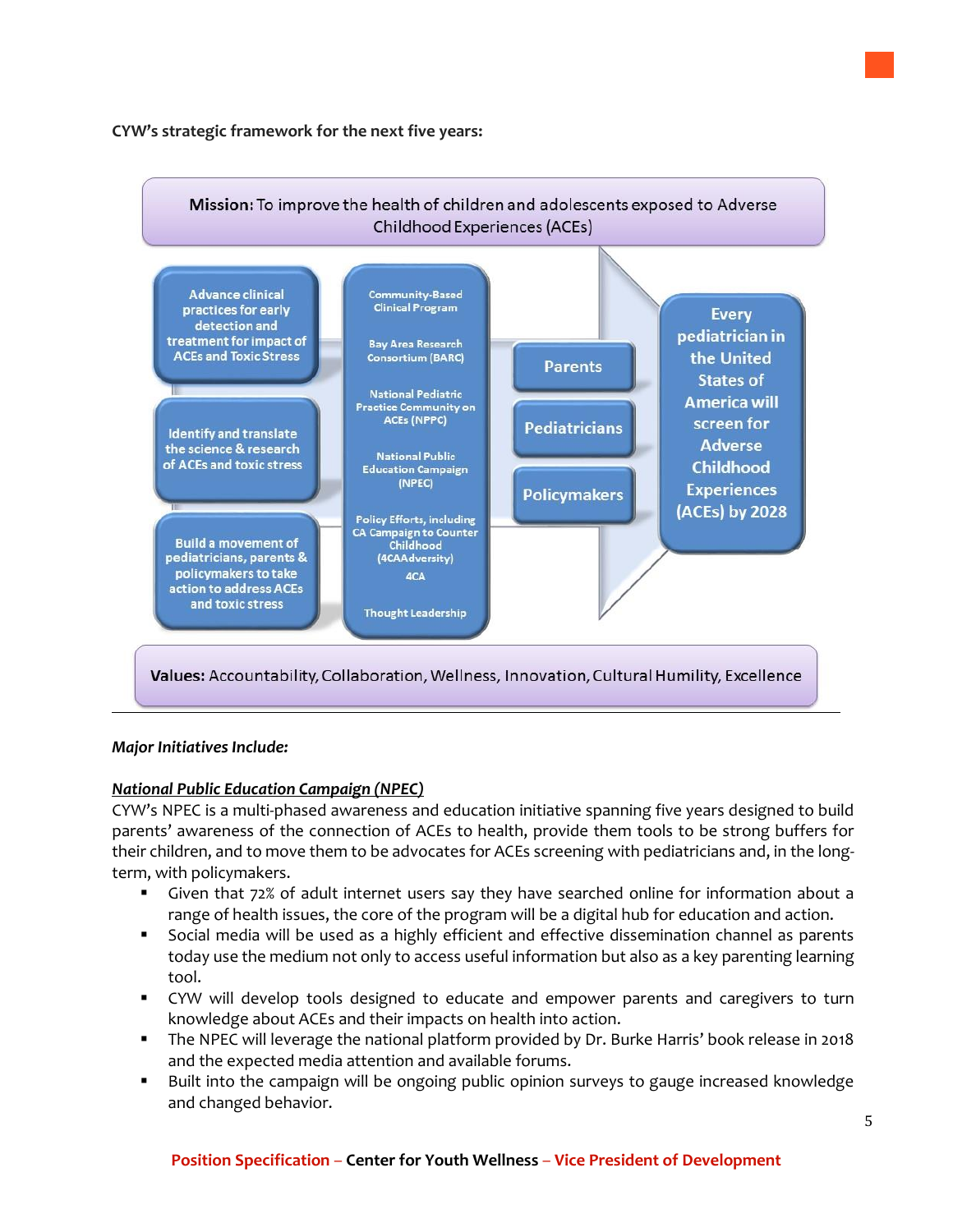## *National Pediatric Practice Community on Adverse Childhood Experiences (NPPC)*

Designed as a learning collaborative, NPPC is focused on increasing the number of pediatricians screening for ACEs.

- CYW will provide coaching, content and protocols on the science of ACEs, screening practices, and effective communications with parents on the issue.
- The NPPC will gain and share insights on pediatricians and their knowledge acquisition journey and identify successes, challenges and barriers to adopting ACEs screening in various pediatric clinical settings.
- **The NPPC will identify and test communication, training materials, and dissemination channels,** and surface ideas from practice that may need to be tested through research.

#### *Clinical Program & Research*

CYW is preparing to embark on a formative evaluation of its integrated community-based medical and behavioral health model. The results of this evaluation will inform both the NPPC and NPEC. In addition, process learnings and clinical research data from the Bay Area Research Consortium on Toxic Stress and Health (BARC) will inform the NPPC and the NPEC. It is anticipated that results from the BARC trial will be published in 2019 and will be used to advance the clinical detection of toxic stress.

CYW will continue to support the field and its initiatives through the development and dissemination of evidence-based and scientifically supported content, protocols and practices. Over the next five years, CYW will serve as a content hub for translating research into actionable measures and interventions to inform and amplify the NPPC, NPEC and the broader field.

#### *Thought Leadership & Partnerships*

Since its development of the 4CA initiative, membership has grown to over 50 organizations. In this time, CYW has learned not only the power of collaboration but also what it takes to make collaboration successful. As CYW moves forward in executing against its ambitious vision, they anticipate partnering with other national child champions including the American Academy of Pediatrics, Zero To Three and other organizations. CYW's goal is to serve both as a resource to others and also to leverage partner networks to disseminate evidence-based messages on the science of ACEs and toxic stress.

For more information on Center for Youth Wellness please see [www.centerforyouthwellness.org.](http://www.centerforyouthwellness.org/)

#### *Operations*

CYW has an annual operating budget of \$8 million. There are currently 26 staff members. The ninemember Board of Directors is comprised of passionate, committed community leaders who come from medicine, community health, philanthropy and the social justice sector.

The senior leadership team is comprised of:

- **Founder/CEO**
- **Executive Director**
- Chief Medical Officer
- Chief Financial Officer / Vice President of Operations
- **Vice President of Development**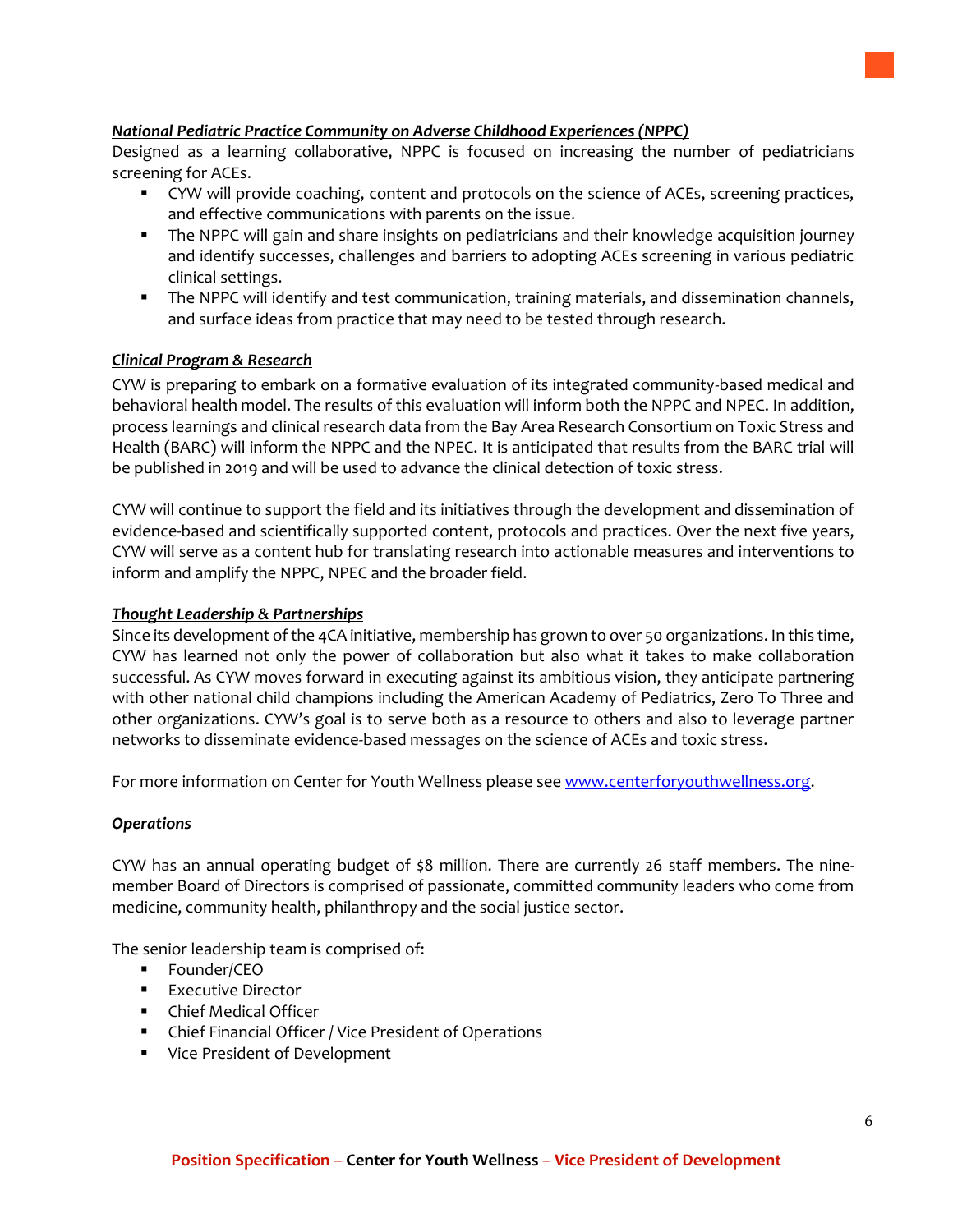The VP of Development will oversee the following staff:

- **•** Director of Institutional Giving
- Associate Director of Individual Giving (start date Nov 02)
- **Donor Relations Manager (to be hired)**
- **Development Manager**

# **THE POSITION**

The **Vice President of Development** ("VP of Development") at the Center for Youth Wellness will develop, implement, and lead all fundraising efforts for CYW primarily in conjunction with the Executive Director, and including the Board of Directors and the Founder/CEO. CYW is a fast-growing organization with an annual budget of \$8 million. The VP of Development will be responsible for developing the organization's overarching, multi-year development plan and carrying out a variety of fundraising strategies to ensure this budget is met, and that the organization is set up to successfully meet its short and long-term growth goals. In addition, the VP of Development will help establish a culture of philanthropy across the entire organization, and work to improve the day-to-day operations of a highperforming Development department.

#### *The Opportunity*

This position is an exciting opportunity to expand a Development function with an organization that is doing innovative, cutting edge movement-leading on a national and international basis. CYW is in a critical phase of development as an organization. Given its strong track record over the past five years, as well as the rising national profile of Founder and CEO, Dr. Nadine Burke Harris, CYW is faced with the unique opportunity to bring awareness of and screening for ACEs and toxic stress to scale. The forthcoming launch of Dr. Burke Harris' book, *The Deepest Well*, backed by the publishing team behind Paul Tough's best-seller, *How Children Succeed,* provides a powerful platform to raise national awareness, advance solutions, and generate funding. All signs show that our nation is at a tipping point for this issue and now is the time to leverage the science, clinical understanding and public interest momentum, and develop a population-level response to reach thousands of pediatricians and millions of parents. CYW, with its track record, experience and expertise, is poised to lead these efforts.

CYW is seeking a smart, ambitious, independent best-in-class development leader and manager to take the Development function to the next level. This professional will possess vision, the strategic thinking and tactical expertise to bring the vision to life, and an ownership mindset that values accountability. S/he will build trust with internal and external colleagues. S/he will be proactive, thoughtful, and deliberate, creating opportunities for donors and funders to support CYW, while creating opportunities for partnerships.

#### *Areas of Responsibilities*

#### *Strategy/Planning*

Partner with the Executive Director and Board to:

- Develop and implement a comprehensive and aggressive, multi-year fundraising strategy and plan to support a plan to grow revenue from \$8 million to more than \$12 million over the next five years to support the Center for Youth Wellness' strategic goals;
- Strategize, engage, and support the CEO in development activities, as appropriate; and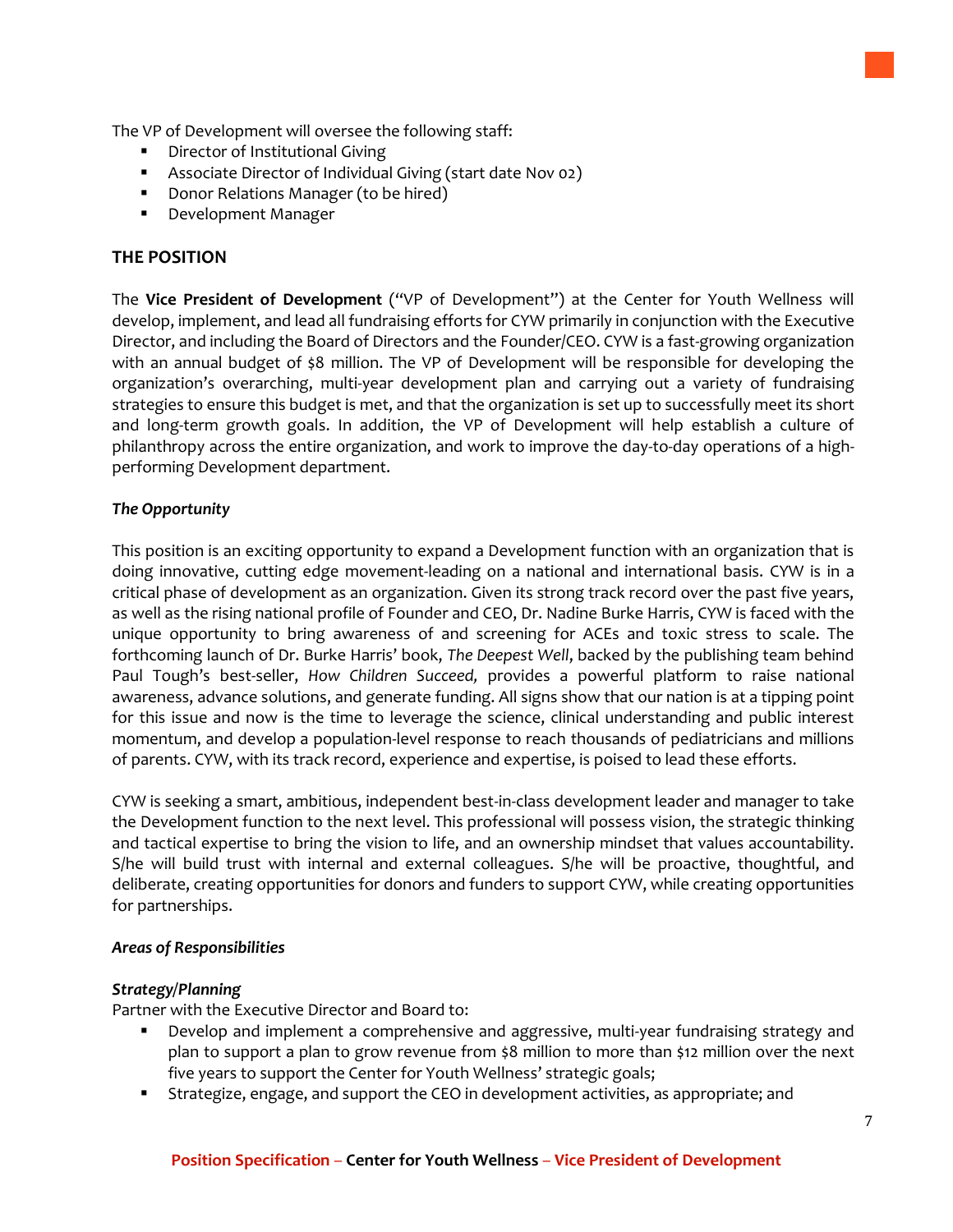Support Board members and CYW staff in development activities, as appropriate.

#### *Direct Fundraising*

- Cultivation, solicitation and stewardship of major and minor gift prospects, including foundations, corporate sponsors, and individuals;
- **•** Development and execution of a nontraditional funding and revenue generation strategy within a social enterprise context (corporate co-branding campaigns, online lead / demand generation and conversion, data analysis, fee for service potentials);
- Cultivation, solicitation and stewardship of a pool of major individual donors (major donor defined as \$10,000+ in annual giving);
- Development and execution of annual appeals, matching gift opportunities, and other giving vehicles;
- Develop and implement a volunteer council of existing donors to support the identification and cultivation of new donor prospects; and
- **Planning and execution of all major and minor fundraising, cultivation activities and events.**

#### *Development Communications*

- Work with Marketing and Communications staff and consultants to develop content for website, publications, newsletters, invitations, and other communications as it relates to fundraising;
- Oversee the research, writing and preparation of grant applications, corporate sponsorship solicitations, and funder reports;
- Prepare prospect briefings, compelling proposals, appeals, and other correspondence and presentations for prospects, donors, the CEO, the Executive Director, and the Board of Directors; and
- **Parage F** Represent CYW with external constituency groups such as funders, program partners, elected officials, community members, and others as needed.

#### *Development Operations Support*

- Oversee a prospect tracking system and donor database, ensuring efficient tracking of donor information and timely acknowledgement of gifts;
- Work closely with Communications staff in annual planning, budgeting and goal setting; and
- **Diversee the measurement and tracking of progress against the department's budget and goals.**

#### *Staff Management*

- **Supervise, professionally develop, and retain a high-performing team;**
- Model a management style that is transparent, supportive, and encouraging to staff, treating team members as respected colleagues; and
- **IMPLEMENTE IMPLEMENT CONTEGRATE:** Implement development best practices to enhance and continuously improve the day-to-day activities of an effective, efficient Development department and its staff.

# **CANDIDATE QUALIFICATIONS/EXPERIENCE**

**Experience:** A minimum of five years of experience in fundraising in a senior leadership position. A proven **track record of soliciting and securing six- and seven-figure gifts** is strongly desired.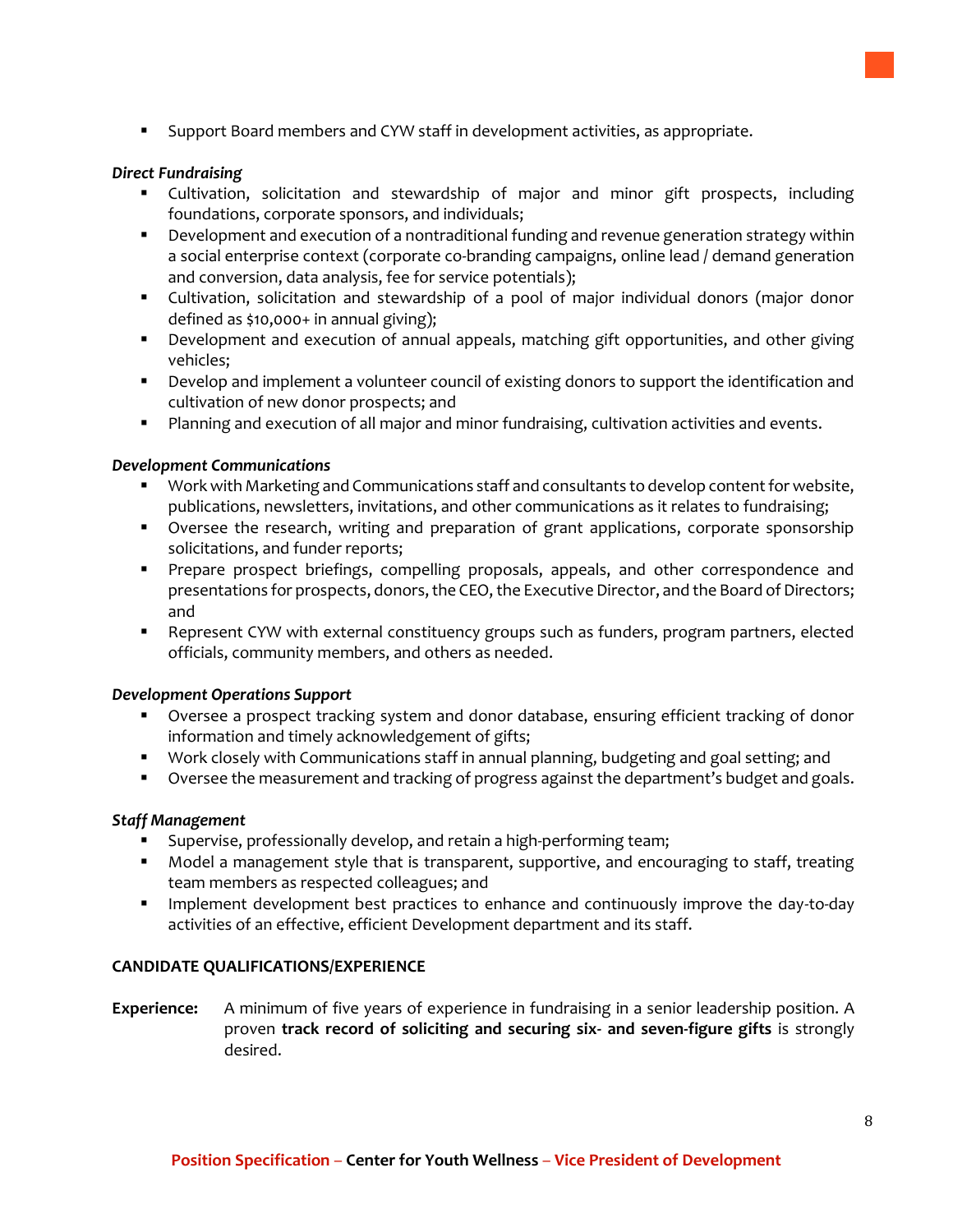The successful candidate will have the following professional skills and experience:

- **Thorough and specific knowledge of effective fundraising strategies and tactical execution** of major gift fundraising, corporate support, foundation funding, mass annual giving, government grants, and planned giving;
- Experience **building and managing a high performing and motivated development team** and developing fundraising systems, processes and strategies;
- Experience with strategic relationships with **local, state, and national donors, foundations**, **corporations, and partners**, where existing relationships with these entities are preferred; will possess a track record of successful cultivation, solicitation, and stewardship of donors and funders;
- Experience with **leveraging board members and the Board Development Committee** in effective fundraising; and
- Demonstrated track record of successfully **working cross functionally with Marketing and Communications** staff for effective fundraising.

## **COMPETENCIES/ATTRIBUTES**

The successful professional will have or be:

- **Commitment to and passion for the health of children and families**;
- Ability to articulate CYW's vision and programs to make a **compelling, inspirational case for financial support**;
- Experience in **fast-growing social enterprise** environment, or related experience;
- Demonstrated ability to effectively **"manage up"** in order to lead, organize and motivate the CEO, ED and Board of Directors to successfully execute their fundraising responsibilities;
- **Results-driven** approach to fundraising with the ability to set concrete goals and achieve them;
- Ability to **simultaneously manage and effectively prioritize** a large number of fundraising activities;
- **Highly skilled at the nuances of working with sophisticated board members;**
- **Excellent oral and written communication** as a passionate communicator and excellent public speaker;
- Strong **problem solver and solutions seeker**;
- Willing to **take risks** and to address **complex issues creatively** and effectively;
- **Culturally competent** with ability to get along with diverse individuals; and
- Knowledge of **health disparities in low-income communities**, with knowledge of ACEs and toxic stress preferred.